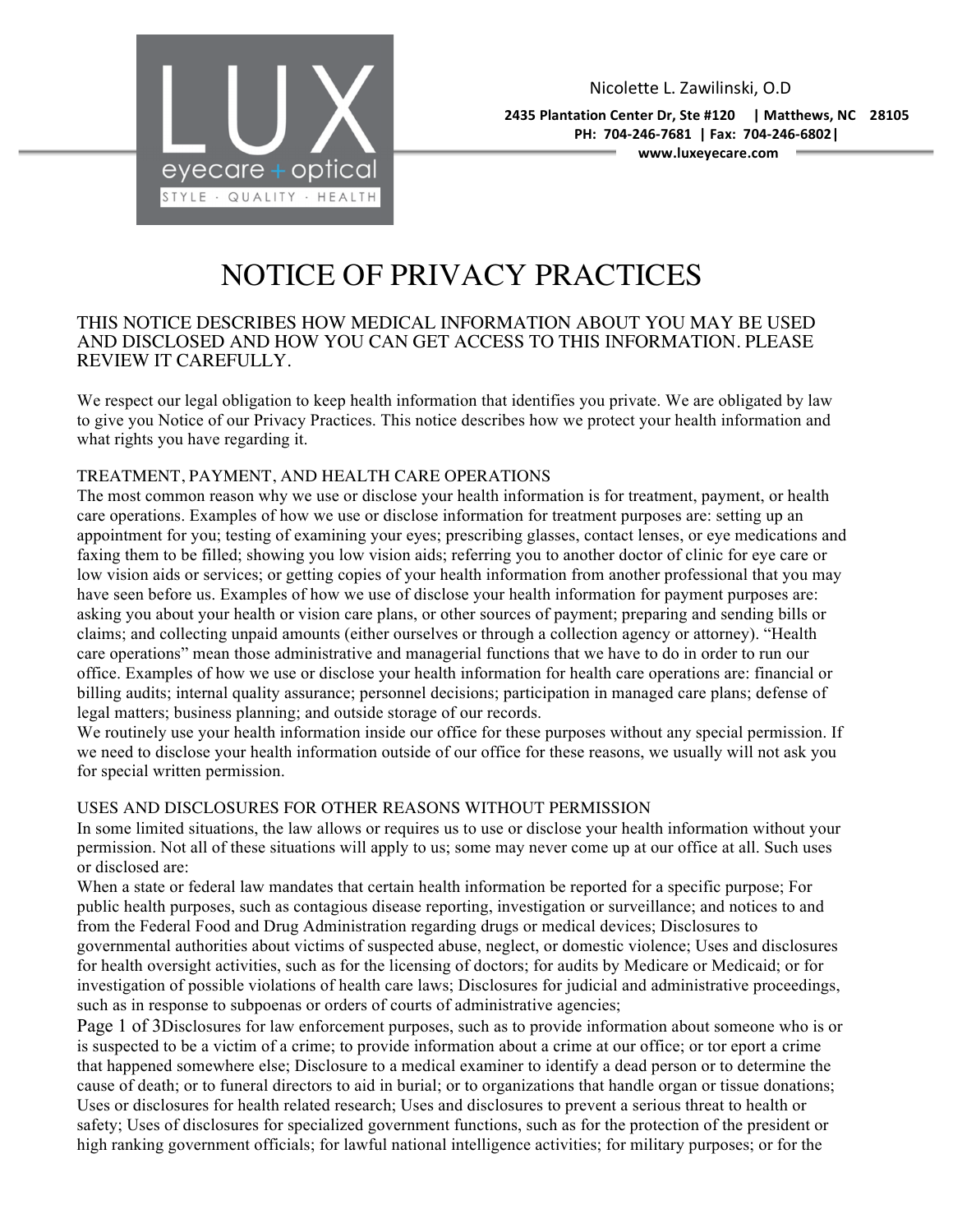evaluation and health of members of the foreign service; Disclosures of de- identified information; Disclosures of a "limited data set: for research, public health, or health care operations; Incidental disclosures that are unavoidable by-product of permitted uses or disclosures; Disclosures to "business associates: who perform health care operations for us and who commit to respect the privacy of your health information Unless you object, we will also share relevant information about your care with your family or friends who are helping you with your eye care.

## APPOINTMENT REMINDERS

We may call or write to remind you of scheduled appointments, or that it is time to make a routine appointment. We may also call or write to notify you of other treatments or services available at our office that might help you. Unless you tell us otherwise, we will mail you an appointment reminder on a post card and/or leave you a minder message on your home answering machine or with someone who answers phone if you are not home.

## OTHER USES AND DISCLOSURES

We will not make any other uses or disclosures of health information unless you sign a written "authorization" form." The content of an "authorization form" is determined by federal law. Sometimes, we may initiate the authorization process if the use or disclosure is our idea. Sometimes, you may initiate the process if it is your idea for us to send your information to someone else. Typically, in this situation you will us a properly completed "authorization form", or you can use one of ours.

If we initiate the process and ask you to sign an authorization form, you do not have to sign it. If you do not sign the authorization, we cannot make the use or disclosure. If you do sign one, you may revoke it any time unless we have already acted in reliance upon it. Revocations must be in writing. Send them to the office contact person named at the beginning of this Notice.

## YOUR RIGHTS REGARDING YOUR HEALTH INFORMATION

The law gives you many rights regarding your health information. You can:

Ask us to restrict our uses and disclosures for purposes of treatment (except emergency treatment), payment or health care operations. We do not have to agree to do this, but if we agree we must honor the restrictions that you want. To ask for a restriction, send a written request to the office contact person at the address, fax, or email shown at the beginning of this Notice.

Ask us communicate with you in a confidential way, such as by phoning you at work rather than at home, by mailing health information to a different address, or by using e-mail to your personal e-mail address. We will accommodate these requests if they are reasonable, and if you pay us for any extra cost. If you want to ask for confidential communications, send a written request to the office contact person at the address, fax, or e-mail shown at the beginning of this Notice.

Ask to see or to get photocopies of your health information. By law, there are a few limited situations in which we can refuse to permit access or copying. For the most part, however, you will be able to review or have a copy of your health information within 30 days of asking us (or 60 days if the information is stores off- site). You may have to pay for photocopies in advance. If we deny your request, we will send you a written explanation, and instructions about how to get an impartial review of our denial if one is legally available. By law, we can have one 30 day extension of the time for us to give you access or photocopies if we send you a written notice of the extension. If you want to review or get photocopies of your health information, send a written request to the office contact person at the address, fax, or e-mail shown at the beginning of this Notice. Ask us to amend your health information if you think that is incorrect or incomplete. If we agree, we will amend the information within 60 days from when you ask us. We will send the corrected information to persons who we known got the wrong information, and others that you specify. If we do not agree, you can write a statement of your position we will include it with your health information along with any rebuttal statement that we may write. Once your statement of position and/or our rebuttal is included in your health information, we will send it along whenever we make a permitted disclosure of your health information. By law, we can have one 30 day extension of time to consider a request for amendment if we notify you in writing of including your reasons for the amendment, to the office contact person at the address, fax, or e-mail shown at the beginning of this Notice.

Get a list of the disclosures that we have made of your health information within the past six years (or a shorter period if you want). By law, the list will not include: disclosures for purposes of treatment, payment of health care operations, disclosures with your authorization; incidental disclosures; disclosures required by law; and some other limited disclosures. You are entitled to one such list per year without charge. If you want more frequent lists, you will have to pay for them in advance. We will usually respond to your request within 60 days of receiving it, but by law we can have one 30 day extension of time if we notify you of the extension in